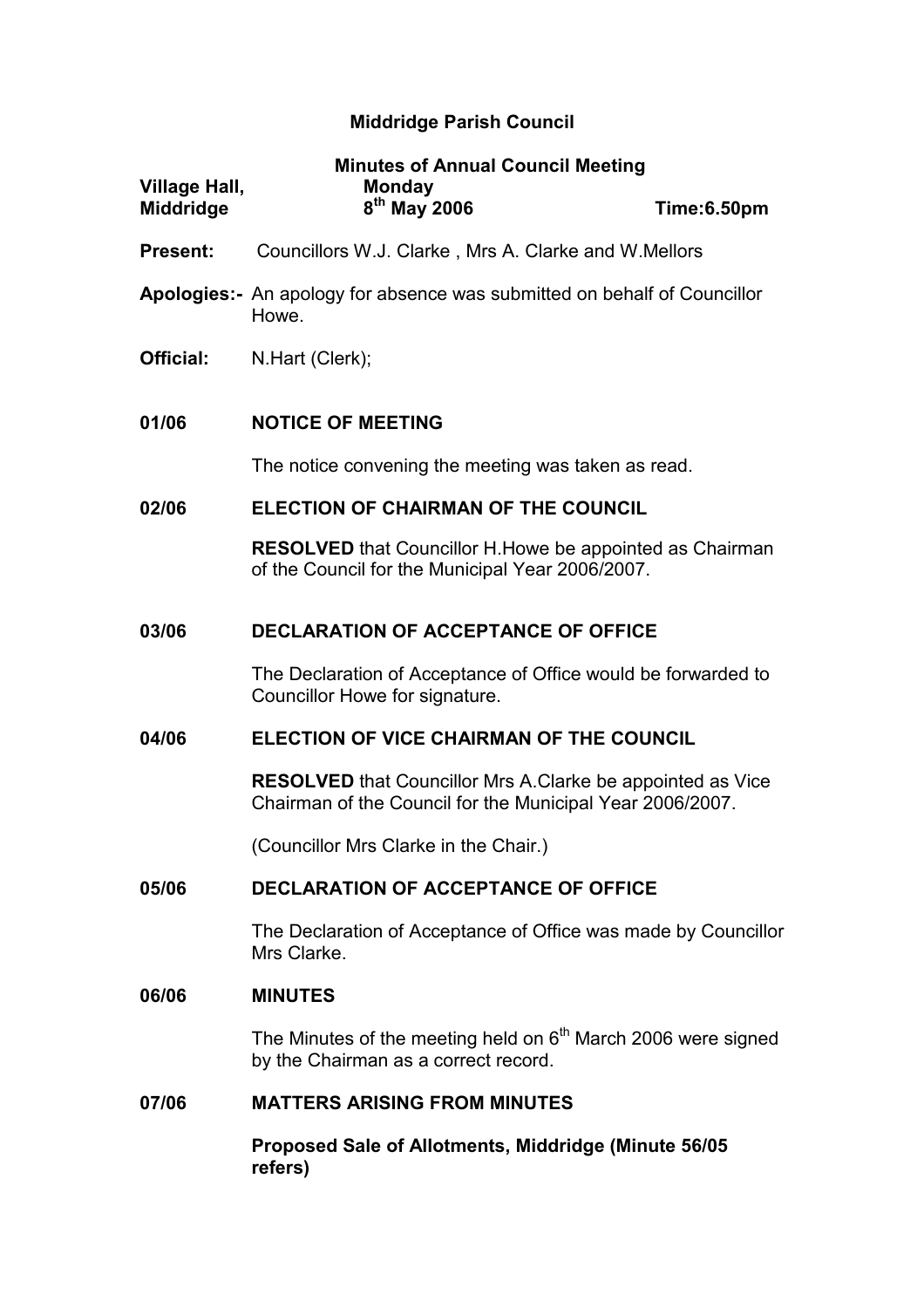No further news on the above development had been received; although it had been noted that the adjacent farm land now appeared to have been sold. It was suggested that the Clerk contact the County Council at the end of the month to enquire about progress on this issue.

#### 08/06 ACCOUNTS FOR PAYMENT

Members considered a schedule of Accounts for Payment. RESOLVED that the following accounts be approved for payment:-

| N.Hart                         | Salary                         | £141.67 |
|--------------------------------|--------------------------------|---------|
| N.Hart                         | Postage/Admin                  | £15.20  |
| Durham Assoc of Local Councils | Affiliation                    | £30.85  |
| Zurich Insurance               | <b>Local Council Policy</b>    | £507.57 |
| Zurich Insurance               | Engineering Inspection £293.75 |         |
| Hamsterley Tree Surgeons       | <b>Tree Maintenance</b>        | £695.00 |
| <b>JWS Power Wash</b>          | Cleaning- Bus Shelters £30.00  |         |
| C.E.Walker                     | Grasscutting                   | £242.05 |

## 09/06 ACCOUNTS FOR THE YEAR ENDED 31<sup>ST</sup> MARCH 2006

Consideration was given to the Accounts for the year ended 31<sup>st</sup> March 2006; which had been internally audited by Mr C.Gray in readiness for submission to the external auditor as required by legislation.

**RESOLVED** that the accounts for the year ended 31<sup>st</sup> March 2006 be confirmed as a correct record.

## 10/06 GROUNDS MAINTENANCE AND GENERAL REPAIRS

i) Parish Paths Partnership Application 2006/2007

#### EXCLUSION OF THE PUBLIC

RESOLVED that the public be excluded from the meeting for the following item of business on the grounds that it involved the likely disclosure of exempt information regarding the financial affairs of a third party in accordance with paragraphs 7 & 9 of Part 1 of the Local Government Act 1972.

Consideration was given to the quotation received from T.C.W. regarding the cost of carrying out the necessary specified works to maintain the Parish Public footpaths; prior to an application being submitted to Durham County Council (D.C.C.) for grant funding for the works.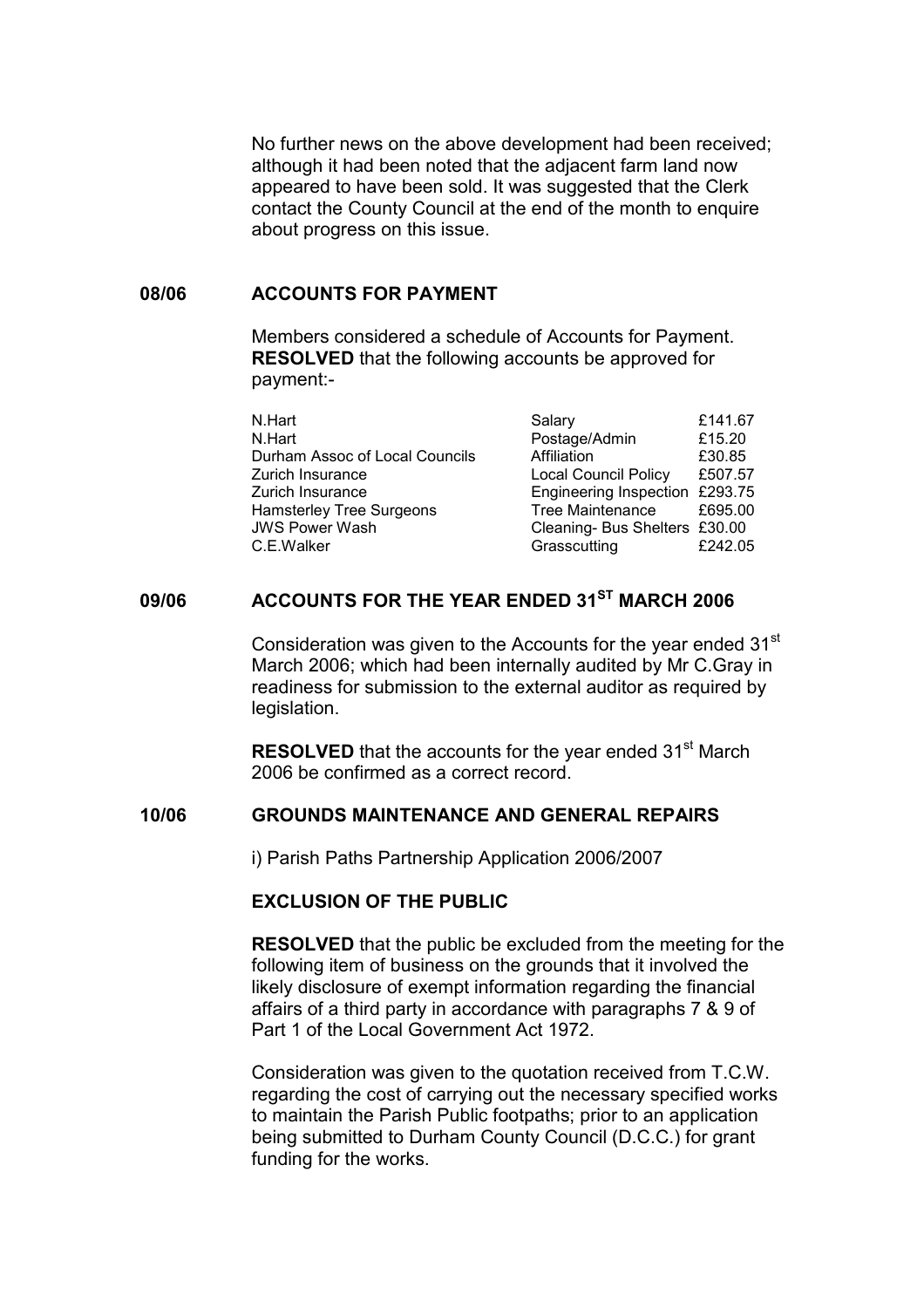In addition to the works contained within the contract specification, T.C.W. had identified additional works to repair a wicket gate and remove tree limbs. It was proposed that these additional works be referred to D.C.C. for consideration of funding.

## RESOLVED that:-

- 1. the quotation received from T.C.W. for works as part of the Parish Paths scheme be approved.
- 2. An application be extended to D.C.C. for approval of grant funding in respect of the works.
- 3. The additional works identified by T.C.W. be referred to D.C.C. for consideration.

## The meeting resumed in public session

ii) Repairs/Maintenance of Bus Shelters

It was noted that J.W.S Power Wash had undertaken an inspection of the condition of the two bus shelters in the Village and had advised that they considered it necessary to renew all of the rotten wood on one shelter with prime undercoat and gloss. The metal shelter would also require grinding down where necessary; followed by priming with oxide paint undercoat and gloss. The internal beading may also need replacing in part.

It was proposed that members meet within the next two weeks to undertake their own inspection of the shelters prior to further consultation with JWS.

RESOLVED that members meet within the next two weeks to undertake their own inspection of the shelters prior to further consultation with JWS.

iii) General Maintenance

It was noted that a resident of the Village (Mr Bennett) had enquired whether he could take on responsibility for the maintenance of one of the flower tubs within the Parish. The efforts of the public in this regard were much appreciated and the Parish were delighted to be able to allow Mr Bennett to carry out maintenance of one of the tubs.

In previous years it had been the custom to offer a donation to each of the people who carried out maintenance of the tubs on behalf of the Parish and therefore it was suggested that a similar donation of £10 per tub (6 in total) be extended for this year to assist in meeting the associated costs of their upkeep.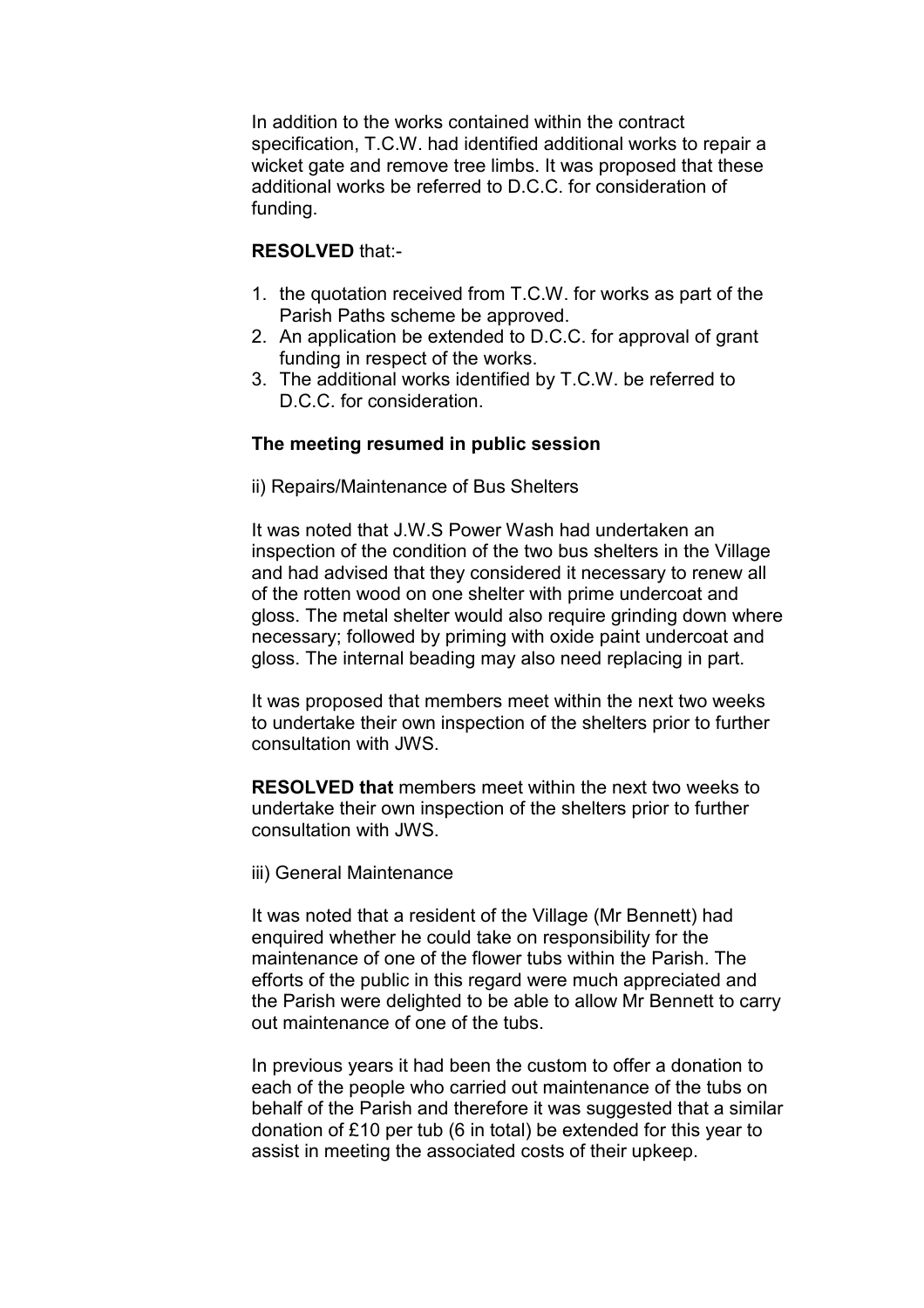RESOLVED that a donation of £10 be offered in respect of the maintenance of each flower tub and that Cllr Mrs Clarke be authorised to deliver the donation to each person.

iv) Parish Paths-Map/Noticeboard

It was noted that members had met with Victoria Lloyd (D.C.C.) to discuss the map and wording and that a finalised 'proof' would be sent to D.C.C. by Cllr Mellors in the next few days.

An appropriate noticeboard and map had been identified, made of oak frame, at a cost of £2,000. D.C.C. had confirmed they would meet half of this cost. It was suggested therefore that enquiries be made with Durham County Foundation and Awards for All to ascertain whether this would be a matter that would qualify for grant funding.

**RESOLVED** that the Clerk make enquiries with Durham County Foundation and Awards for All to ascertain the availability of grant funding to cover the cost of the Parish's contribution to the Parish Paths Map/Noticeboard.

## 11/06 CHILDREN'S PLAY AREA

It was noted that no further update had been received from Sedgefield Borough Council (S.B.C.) regarding the Parish's application for new play area equipment.

Consideration was also given to a concern expressed by two residents to the proposals on the basis that it would exacerbate problems of vandalism and anti-social behaviour in the area. Members had regularly carried out inspections of the area and had found no evidence of such problems; and had had no incidents of anti-social behaviour problems reported to them. The facility was in place for any such problems to be reported to S.B.C. Neighbourhood Wardens or the local Police Constable. The development of the play area was carried out in consultation with local children; and was dependent upon grant funding being provided by S.B.C..

Cllr Mellors reported that a recent inspection of the area had revealed a need for the removal of an overhanging branch; and he undertook to carry out this work in due course.

RESOLVED that the report be noted.

#### 12/06 PARISH COUNCIL-VACANCY

 It was noted that, following statutory notice, no nominations had been received to fill the vacancy following Cllr Moreland's recent